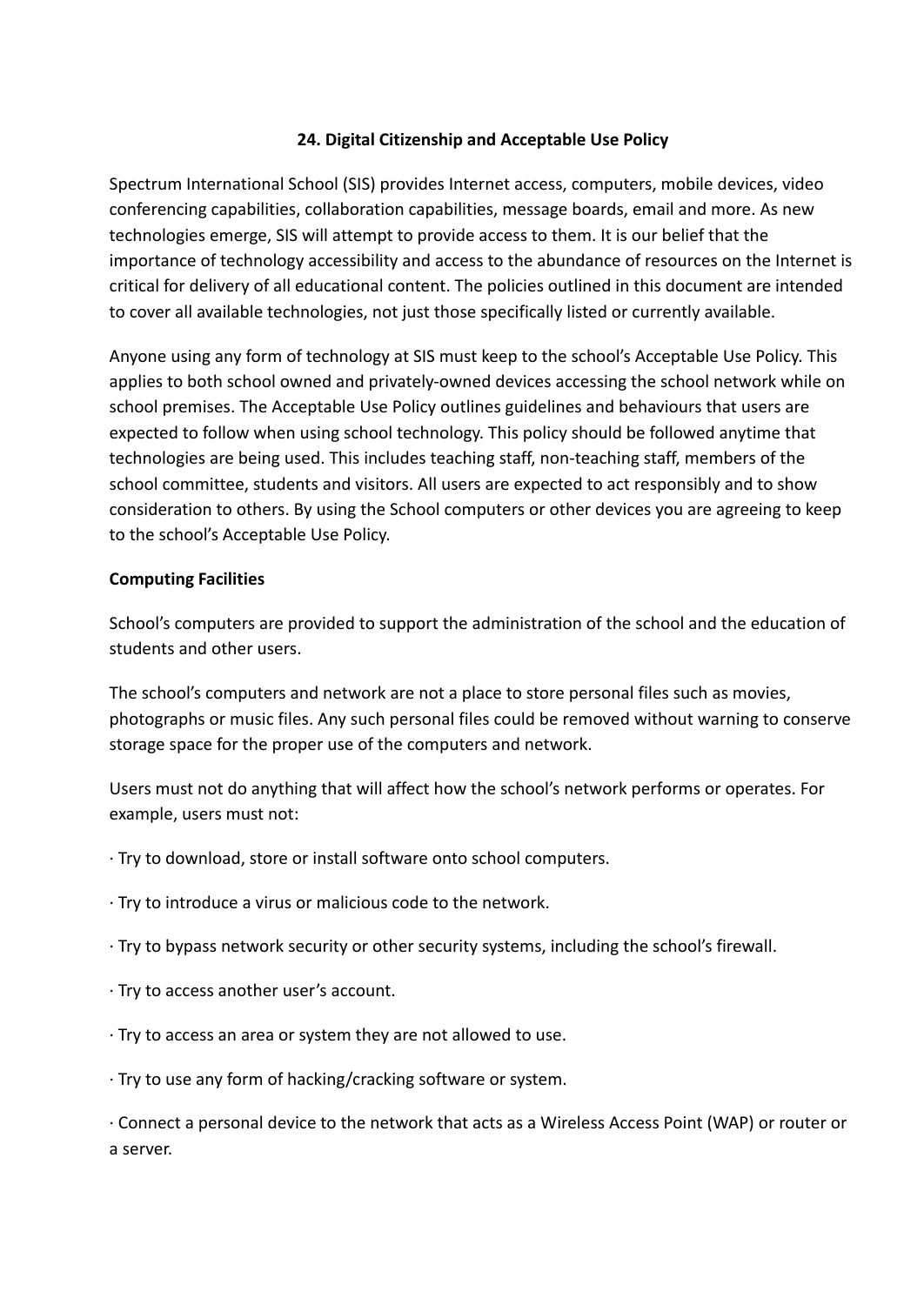· Connect any device to the network that has access to the Internet via a connection not provided by the school.

· Access, download, create, store or transmit material that is in conflict with the values or ethos of the school.

· Do anything that wastes technical support time and resources.

## **Internet Access**

The School's Internet service is filtered to prevent access to inappropriate content. The school keeps a record of all the webpages visited by all users.

· The use of public messaging services such as WhatsApp or Instagram, is allowed only at certain times; its use is not allowed when users should be working, unless using such a service is an essential part of their work.

· Users must not copy and use material from the Internet to gain unfair advantage in their studies. Such actions may lead to disqualification by Examination Awarding Bodies.

· Users must make sure that they are not breaking copyright restrictions when copying and using material from the Internet; for instance, they must not illegally download music or movie files by any means.

## **Email**

All Staff, Members of the school Committee, and students in secondary school are issued with a school email address. This is to support them with their studies and communicate with staff. Automated software scans all email and blocks any email containing any offensive or inappropriate material.

· Students are not allowed to use email during lessons, unless the teacher for that lesson has requested its use.

· If any user receives an email which is in conflict with the aims and ethos of the school or is offensive or upsetting, the IT help desk or the principal should be contacted. The email in question should not be deleted until the matter has been investigated.

· SPAM email received should be deleted.

· Sending or forwarding chain emails is not acceptable.

· Sending or forwarding emails to a large number of recipients is acceptable only for a good reason.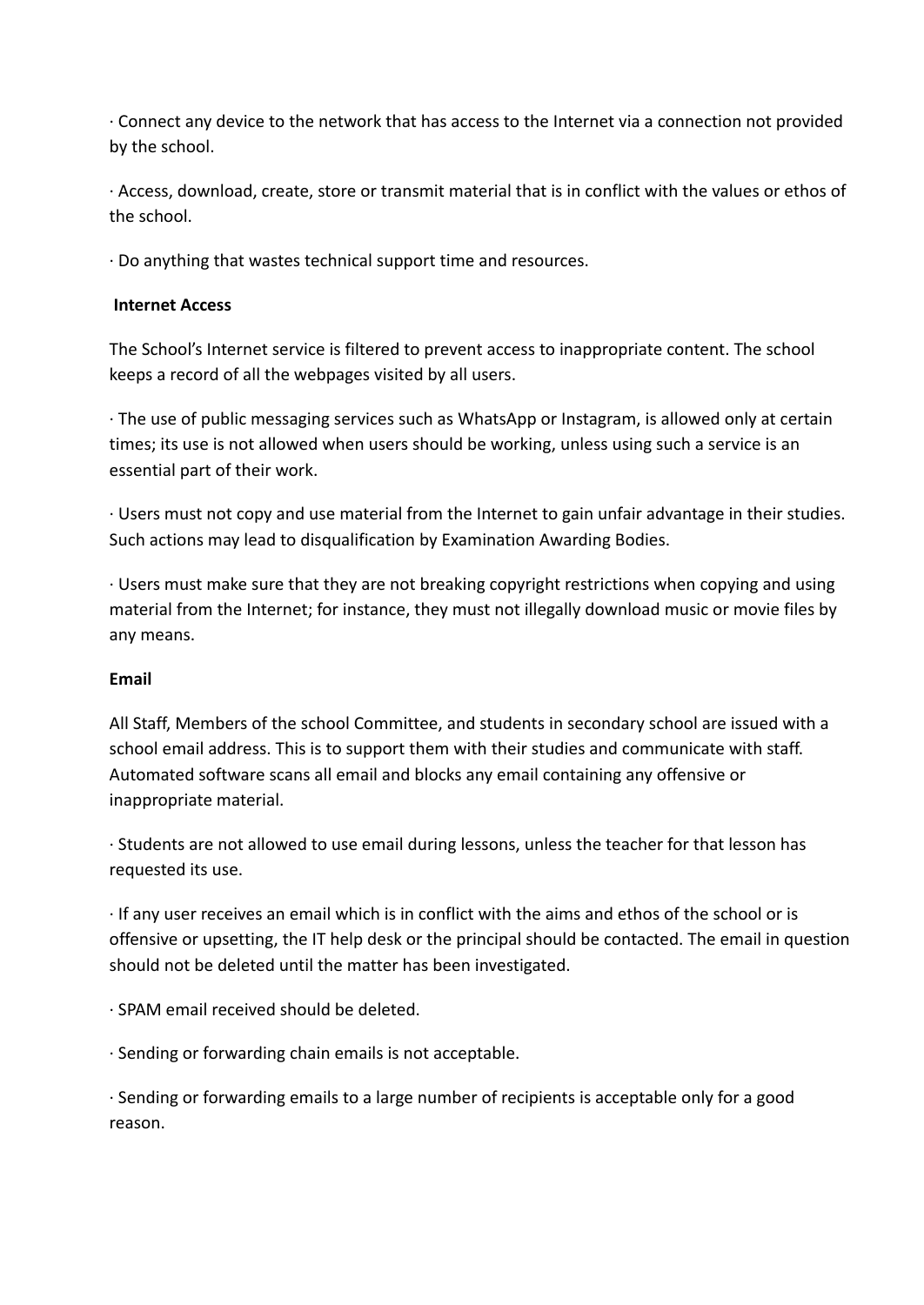· No-one should open attachments from senders who are not recognized, or attachments which look suspicious.

· All users should periodically delete unwanted sent and received emails, remembering to empty the deleted items folder.

· Email restrictions are in place on the Wireless Network. It is possible to send/receive emails using a school account without issue; other email accounts (e.g. those hosted by Hotmail, Gmail and Yahoo) may not work within school premises.

## **E-Safety and Privacy**

Any computer or digital technology used within SIS must be used in accordance with all other school policies, especially the school's Anti-Bullying and Safeguarding Policies.

Students are allowed to use Social Networking sites (e.g. Facebook) and Instant messaging services (e.g. Skype, WhatsApp) only at certain times and in accordance with the terms of use of the service they are using (e.g. users must be aged over 13 years to use Facebook).

However:

· Students are not allowed to use social networking sites during lessons, unless the teacher for that lesson has permitted their use.

· Students should only communicate with people whom they know personally.

· Students must not make arrangements to meet people they have met on the internet.

· Students must never accept files or downloads from people they do not know, or which look suspicious.

· Students must not use a screen-name which is offensive, or gives away additional personal information.

· Students must not add unnecessary or misleading personal information to their profile or account details.

· Students must not add or allow their profile, screen-name or contact information to be shown anywhere on-line.

· Anyone using voice or video communications must do so in accordance with other school policies and not in a situation where this could annoy other people.

· All users must, at all times, respect the privacy of other users.

· All users must not forward private data without permission from the author.